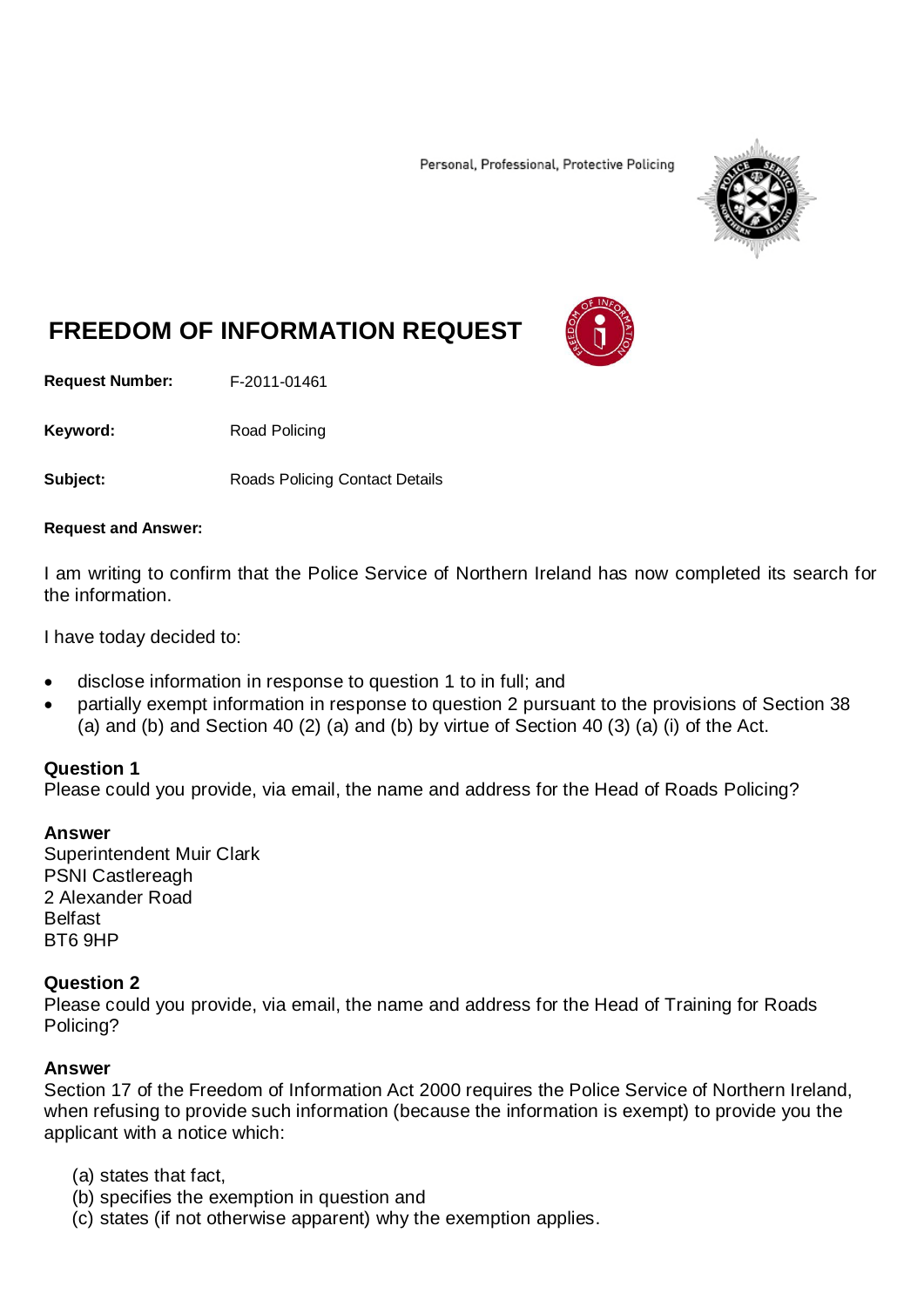It has been decided not to release the name of the person who is Head of Training for Roads Policing. The exemption/s, as well as the factors the Department considered when deciding where the public interest lies, are listed below:

Section 38 (a) and (b) – Health and Safety Section 40 (2) (a) and (b) by virtue of Section  $40(3)(a)(i)$  – Personal Information

Section 38 Health and Safety is a prejudiced based exemption which means that the PSNI must demonstrate that it is satisfied that to release the information would be likely to endanger the physical or mental health of any individual.

It is also a qualified exemption which means that the PSNI must consider the balance of the public interest in releasing the information against the public interest in withholding it.

A summary of the Harm and public Interest Test considerations for Section 38 is provided below;

## **Harm Test Section 38**

Disclosure of the names of individuals in roles other than those in senior positions within the PSNI could place individuals at risk and impact on their safety. The PSNI is currently under high threat from terrorists and releasing names of personnel could assist these terrorists in targeting individuals.

## **Public Interest Test Section 38**

## Factors Favouring Release

Releasing the information would promote openness and transparency. The public would be better informed about staff roles within the service.

## Factors Favouring Retention

Releasing the names of individuals who work within the PSNI into the public domain may assist terrorists and criminal elements to carry out attacks on these persons.

## **Decision**

I have determined that the release of the name of staff member who holds the post of Head of Training for Roads Policing into the public domain would not be in the public interest. The Service is currently under a high threat from terrorists and disclosure of this information has the potential to assist those seeking to carry out attacks against police officers/ staff. The safety of any individual is of paramount importance and the PSNI will not divulge any information which could put lives at risk.

**Section 40 Personal Information** is a Class-based exemption, therefore it is not necessary to evidence the harm caused by disclosure. The data protection rights of a third party would be breached by disclosure, therefore Section 40(2) is an Absolute exemption and a Public Interest Test is not necessary. This is so because personal data is governed by other law (The Data Protection Act 1998).

All requests made under FOI are applicant blind. A request must be treated as such and a public authority will always view any disclosure as into the public domain and not just to an individual.

Personal Data is regulated under the principles of the Data Protection Act 1998 and when information contains personal data about a third party it can be released if disclosure would not breach any of the data protection principles.

Principle 1 is that personal data must only be processed lawfully and fairly.